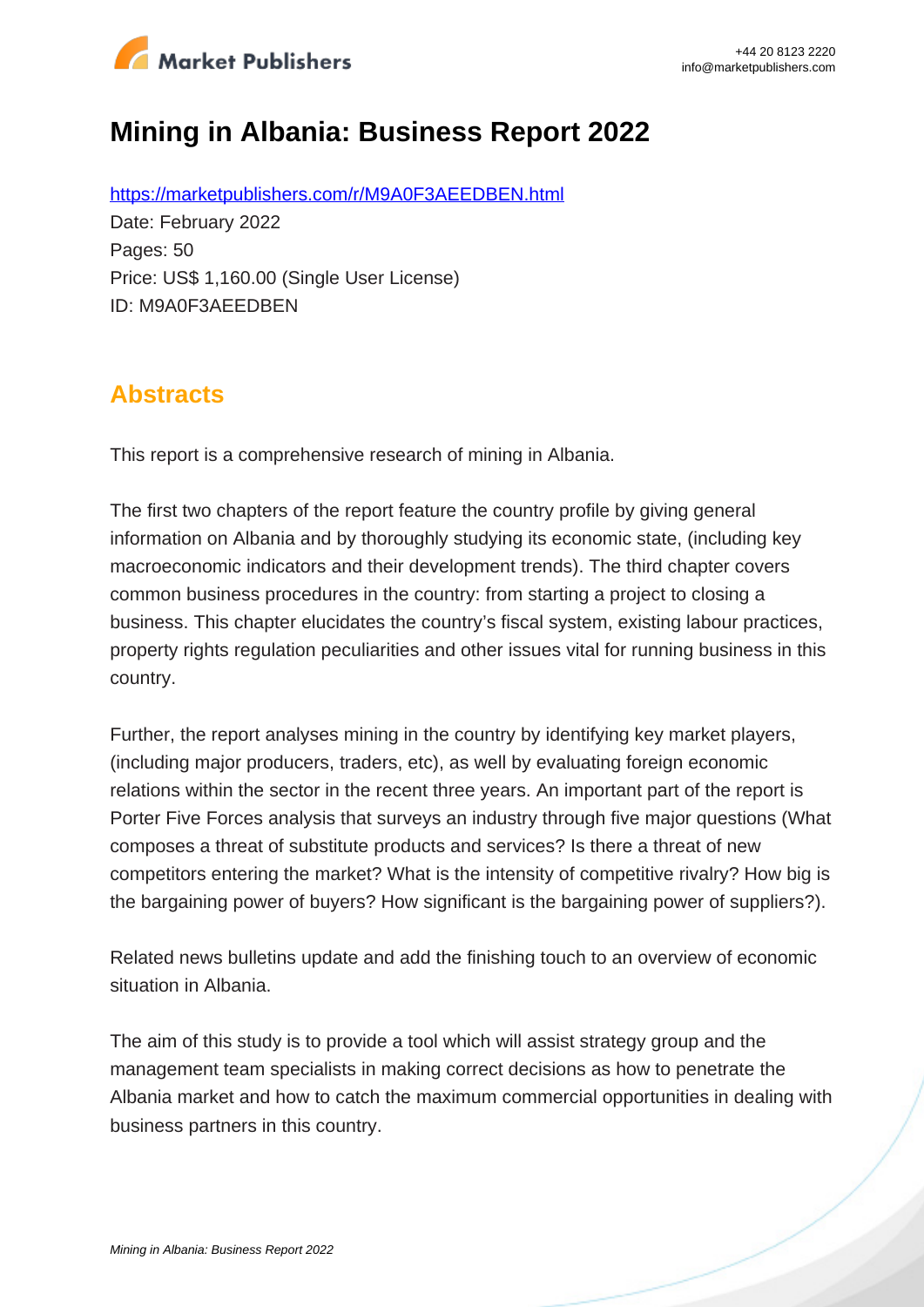

## **Contents**

### **1. ALBANIA: COUNTRY PROFILE**

- 1.1. Geographical position
- 1.2. Historical background
- 1.3. Demography
- 1.4. Administrative divisions
- 1.5. Political situation
- 1.6. Economic situation
- 1.7. Foreign relations

1.8. Social environment and culture. Cultural differences and their impact on business negotiations

#### **2. ALBANIA: FINANCIAL AND ECONOMIC PROFILE**

- 2.1. Country's Gross Domestic Product (GDP): historical trends and projection
- 2.2. Industrial production outlook
- 2.3. Albania foreign trade
- 2.4. Current investment climate
- 2.5. Labor market overview. Current employment state
- 2.6. Ratings by major rating agencies

#### **3. PECULIARITIES OF DOING BUSINESS IN ALBANIA**

- 3.1. Procedures for starting a business
- 3.2. Routine for building permits obtaining
- 3.3. Registration of ownership rights
- 3.4. Basic terms of providing business loans by banks
- 3.5. Measures for investments protection
- 3.6. Tax system
- 3.7. Foreign trade transactions
- 3.8. Debt collection
- 3.9. Business liquidation

#### **4. ALBANIA MINING OVERVIEW**

#### **5. ALBANIA MINING PORTER FIVE FORCES ANALYSIS**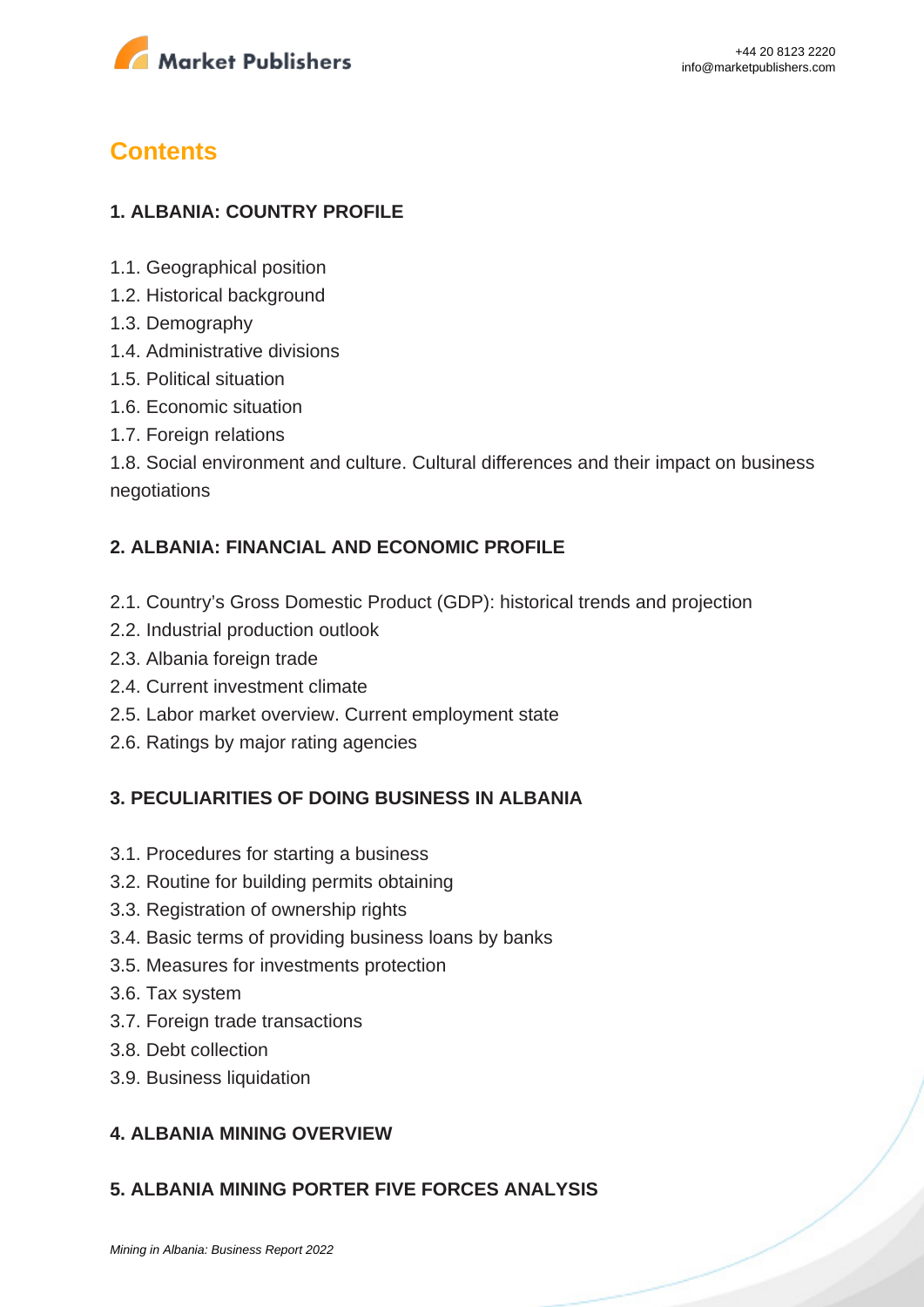

#### **6. ALBANIA ECONOMY NEWS AND ANALYSIS DIGEST**

\*Please note that Mining in Albania: Business Report 2022 is a half ready publication.

 It only requires updating with the help of new data that are constantly retrieved from Publisher's databases and other sources. This updating process takes 3-5 business days after order is placed. Thus, our clients always obtain a revised and updated version of each report. Please also note that we do not charge for such an updating procedure. Business Analytic Center (BAC) has information for more than 25,000 different products available but it is impossible to have all reports updated immediately. That is why it takes 3-5 days to update a report after an order is received.